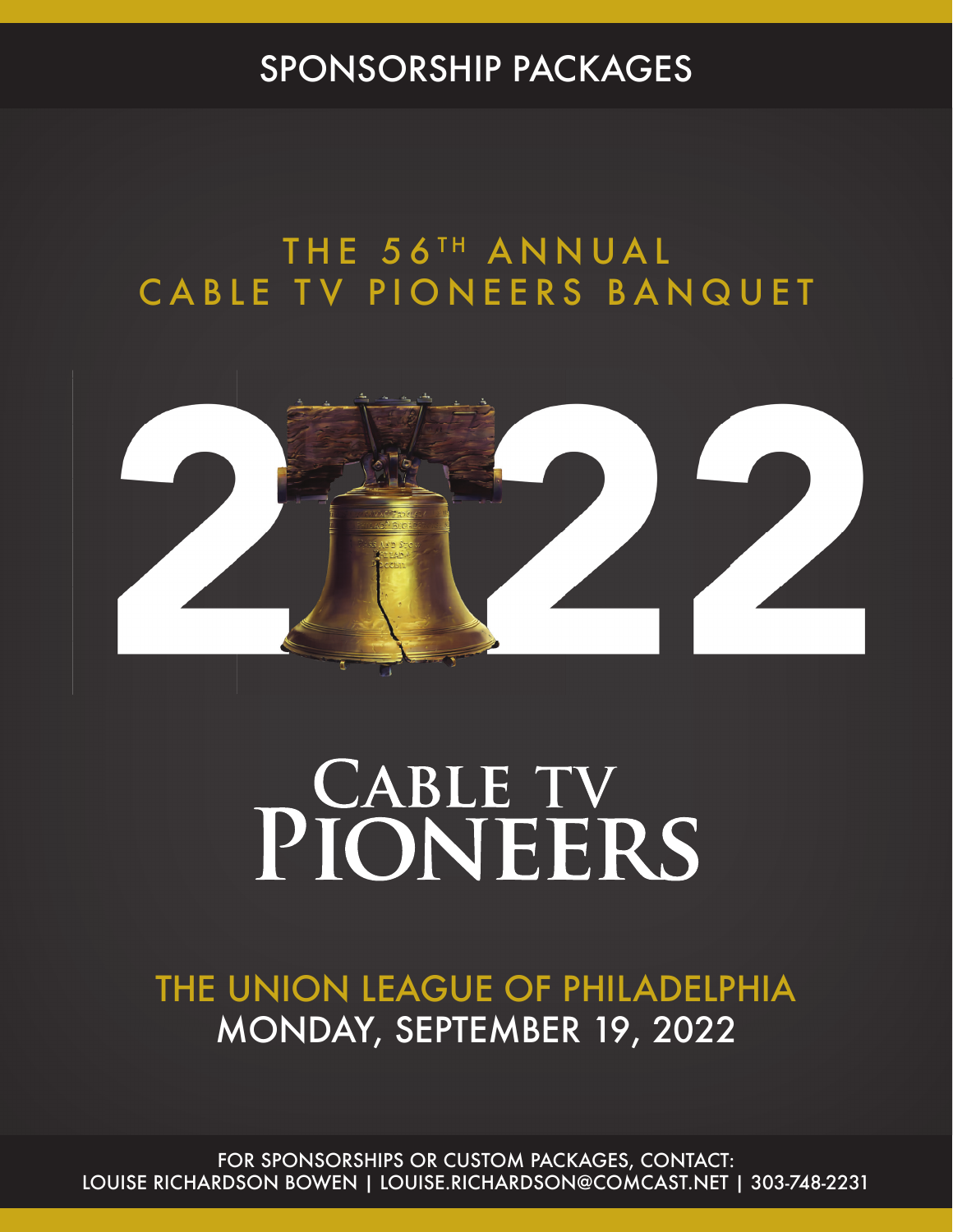**56TH Annual Cable TV Pioneers Induction Ceremony**  Philadelphia, PA - Monday, September 19, 2022

Contact Louise Richardson Bowen | 303-748-2231 | Louise.Richardson@comcast.net

## **All sponsorships include:**

- Tickets to the banquet
- Inclusion in all digital and collateral sponsor signage (trade ads, press releases, eblasts, web site)
- Inclusion in presentation video, invitations, and program book

## **GOLD COAT PIONEER SPONSOR \$25,000**

#### **The Gold Coat Sponsor is the highest-level sponsor during the Cable TV Pioneer Dinner. The Gold Coat Pioneer Sponsor receives two front and center tables for 20 guests plus:**

- Company representative is given two minutes on stage to open the ceremony, welcome the audience and introduce the Pioneer Chair
- Prominent signage at the event as The Gold Coat Pioneer Sponsor and recognition on every table during the dinner and awards ceremony
- Recognition on the main agenda page of the event program including company logo
- Company name/logo on sponsorship signage at the event
- Inclusion in email announcements to approximately 1,000 recipients
- Recognition in the Cable TV Pioneers Program on the sponsor page
- Logo / Company name on the event page website
- Ad in both the printed program and on screen at the event

**Sponsorship may be shared between 2 sponsors - \$30,000 / \$15,000 each**

## **CLASS VIDEO SPONSOR \$25,000**

**The Sponsor receives two PREMIER location sponsor tables for 20 guests to the dinner and cocktail reception plus be an integral part of the banquet celebration and extend your association with this outstanding class throughout the entire year as the exclusive sponsor of the Class presentation videos shown at the banquet and featured on the Cable TV Pioneers Class website page. Your company name/logo included with:**

- Show Open, Title and Segment sponsorship of vi
- Script mention and description of you
- Class web site page videos
- All promotional pre and post emails
- Banquet Event signage
- Event Program sponsor page recogni
- Logo/Company name on the event page website
- Trade ad inclusion

**Sponsorship may be shared between 2 sponsors - \$30,000 / \$15,000 each**

## **CABLE TV<br>PIONEERS**

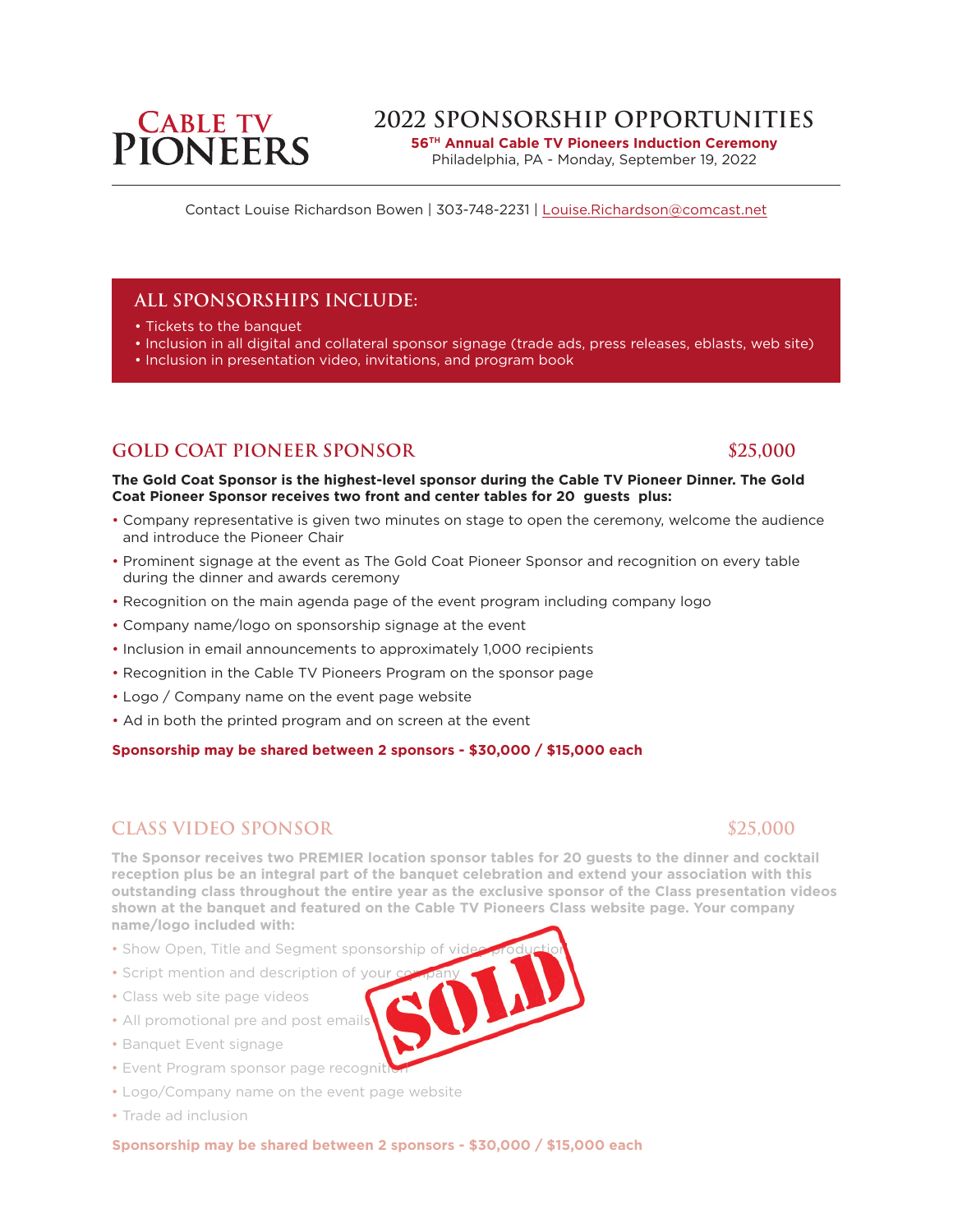**56TH Annual Cable TV Pioneers Induction Ceremony**  Philadelphia, PA - Monday, September 19, 2022

Contact Louise Richardson Bowen | 303-748-2231 | Louise.Richardson@comcast.net

### **CABLE HISTORY SPONSOR** \$25,000

#### **The Cable History Sponsor receives two PRIME location sponsor tables for 20 guests to guests to the dinner and cocktail reception plus:**

- A 3-4 minute sponsor supplied video on the History of the sponsor's company to run within the induction ceremony.
- A page in the Program Book dedicated to your company's history and photos that you submit.
- Company name/logo on congratulatory slide as introduction to the past photos
- Company name/logo on sponsorship signage at the event
- Inclusion in email announcements to approximately 1,000 recipients
- Recognition in the Cable TV Pioneers Program on the sponsor page
- Logo / Company name on the event page website

#### **Sponsorship may be shared between 2 sponsors - \$30,000 / \$15,000 each**

### **RECEPTION SPONSOR \$15,000**

**The Cocktail Reception Sponsor receives one PREMIER location table for 10 guests plus:**

- Your Specialty Drink will be offered during the Cocktail  $R_{\text{R}}$  and banquet
- Prominent signage on the cocktail tables and  $\mathbf{r}$  at the cocktail reception
- Company logo on the cocktail napk
- Company name/logo on sponsorshi
- Inclusion in email announcements to approximately 1,000 recipients
- Recognition in the Cable TV Pioneers Program on the sponsor page
- Logo / Company name on the event page website

#### **BANQUET BEVERAGE SPONSOR \$15,000**

#### **The Banquet Beverage Sponsor receives a PREMIER location sponsor table for 10 guests plus:**

- Signs on all tables identifying you as the Banquet Beverage Sponsor
- Beverage signage at bars in banquet area
- Company name/logo on sponsorship signage at the event
- Inclusion in email announcements to approximately 1,000 recipients
- Recognition in the Cable TV Pioneers Program on the sponsor page
- Logo / Company name on the event page website

## **CABLE TV<br>PIONEERS**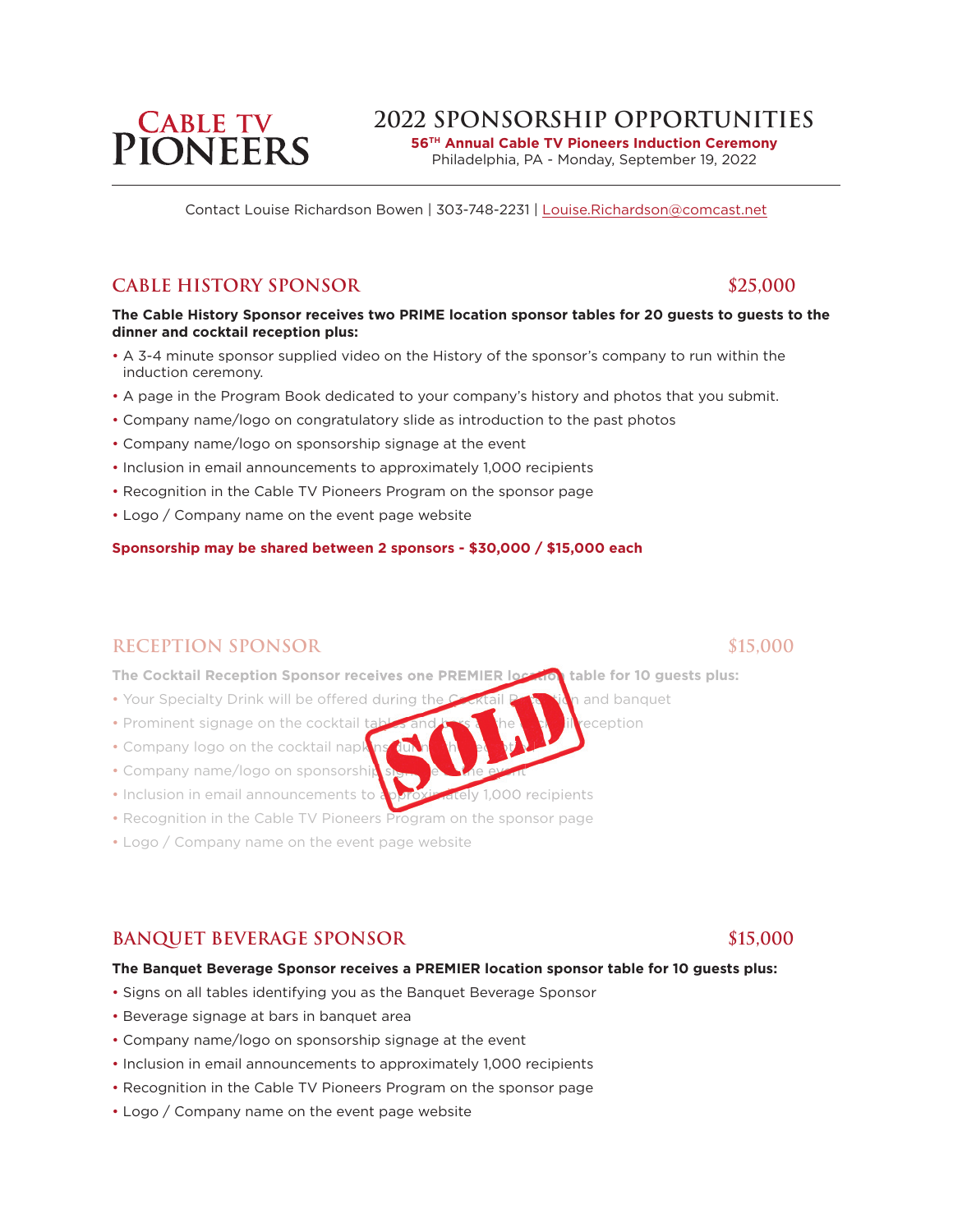**56TH Annual Cable TV Pioneers Induction Ceremony**  Philadelphia, PA - Monday, September 19, 2022

Contact Louise Richardson Bowen | 303-748-2231 | Louise.Richardson@comcast.net

### **IT'S YOUR CALL SPONSOR \$15,000**

**Looking to make a big splash among the most celebrated people in the cable industry? Let the Cable TV Pioneers custom design a sponsorship that is bound to make an impact. From cocktail area takeovers to premium samples, to special mini- entertainment, give us your ideas, and we will work with you to create a special and memorable sponsorship plus:**

- Table for 10
- Logo/Company name on the event page website
- All promotional pre and post emails
- Banquet Event signage
- Event Program sponsor page recognition
- Trade ad sponsor inclusion

#### **AFTER PARTY SPONSOR \$15,000**

#### **The After Party takes place immediately following the ceremony. The After-Party Sponsor receives a PREMIER location table for 10 guests plus:**

- Prominent signage in the lounge, seating areas, dessert stations and main bar
- Signage at the main door: "The After Party Sponsored by "\_\_\_\_
- Company logo on the cocktail napkins during the reception
- Company name/logo on sponsorship signage at the event
- Inclusion in email announcements to approximately 1,000 recipients
- Recognition in the Cable TV Pioneers Program on the sponsor page
- Logo / Company name on the event page website

### **TECHNOLOGY SPONSOR \$15,000**

**The Technology Sponsor receives a sponsor table for 10 guests to the dinner and cocktail reception plus:**

- Prominent signage as the Technology sponsor, supporting the event production streaming
- Company name/logo on slide durin
- Company name/logo on sponsorship
- Inclusion in email announcements to approvide the 1000 recipients
- Recognition throughout the entire year as the exclusive sponsor of the Class of 2020 presentation streaming sponsor and featured on the Cable TV Pioneers 2021 Class website page.
- Logo / Company name on the event page website

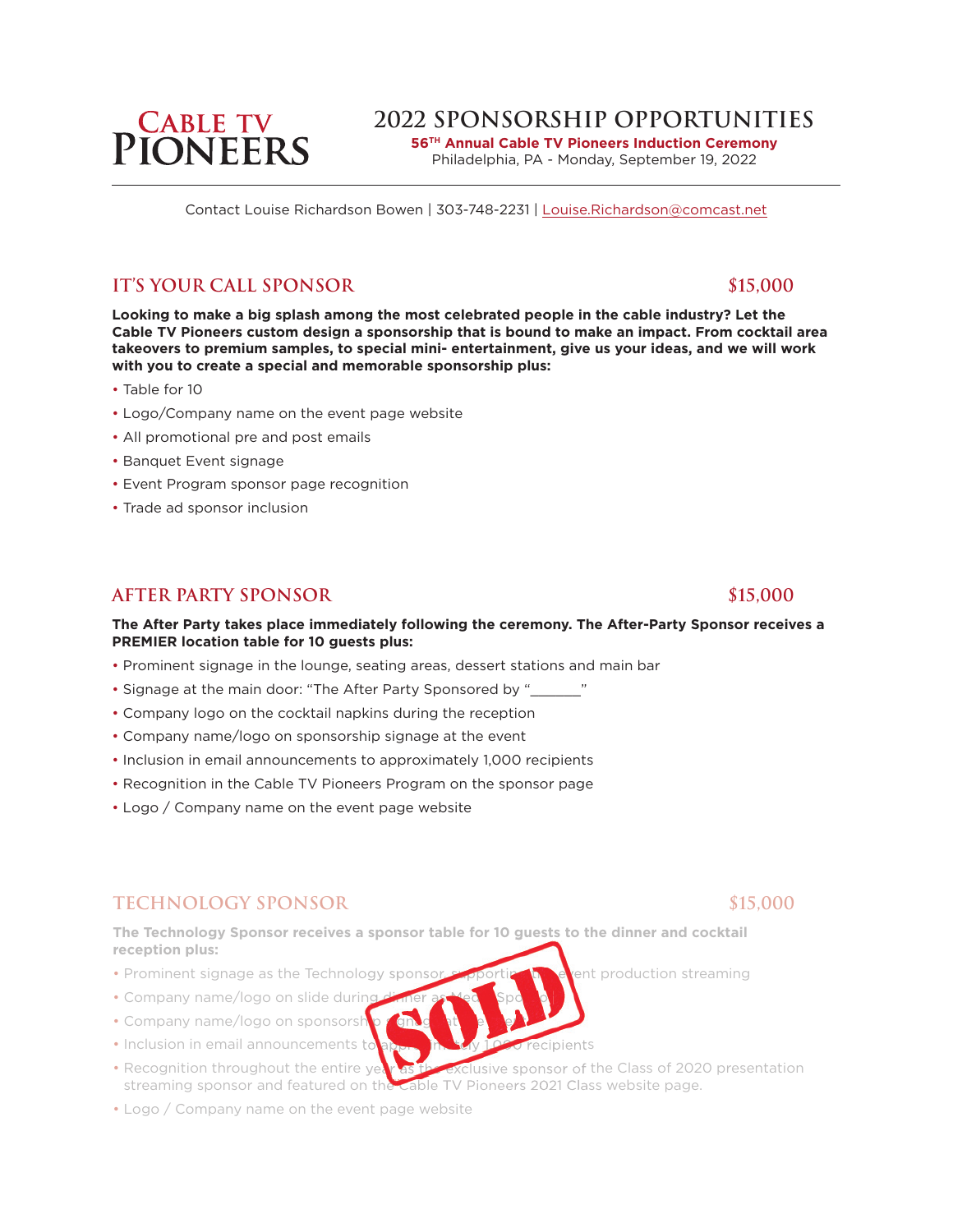**56TH Annual Cable TV Pioneers Induction Ceremony**  Philadelphia, PA - Monday, September 19, 2022

Contact Louise Richardson Bowen | 303-748-2231 | Louise.Richardson@comcast.net

#### **SELFIE SPONSORS** \$12,000

**The Selfie Sponsor receives a PREMIER location sponsor table for 10 guests to the dinner and cocktail reception as well as top brand association in all photos when your company name/logo is included in the design backdrop of the Cable TV Pioneer's step and repeat photo banner. Guests, as well as professional photographers, use this backdrop for personal, business and news pictures throughout the night. Your company name/logo included with:**

- Step and repeat photo backdrop
- All promotional pre and post emails
- Banquet Event signage
- Event Program sponsor page recognition
- Logo/Company name on the event page website
- Logo / Company name on the event page website

**Selfie sponsorship available for up to 2 sponsors**

### **BALLROOM SPONSOR \$12,000**

**The Ballroom Sponsor receives a PRIME location sponsor table for 10 to the dinner and cocktail reception plus:**

- Signage as Ballroom Sponsor Company name/logo on a thank you slide at the beginning and end of the Induction ceremony.
- Company name/logo on sponsorship signage at the event
- Inclusion in email announcements to approximately 1,000 recipients
- Recognition in the Cable TV Pioneers Program on the sponsor page

## **CHAMPAGNE PARTY BOX SPONSOR \$10,000**

#### **The Champagne Box Sponsor receives sponsor table for 10 guests to the dinner and cocktail reception plus:**

- Specially curated celebration box sent to all inductees and VIP's
- Company logo on the champagne flutes and keepsake delivery box
- Inclusion in email announcements to approximately 1,000 recipients
- Recognition in the Cable TV Pioneers Program on the sponsor page
- Logo / Company name on the event page website

## **CABLE TV<br>PIONEERS**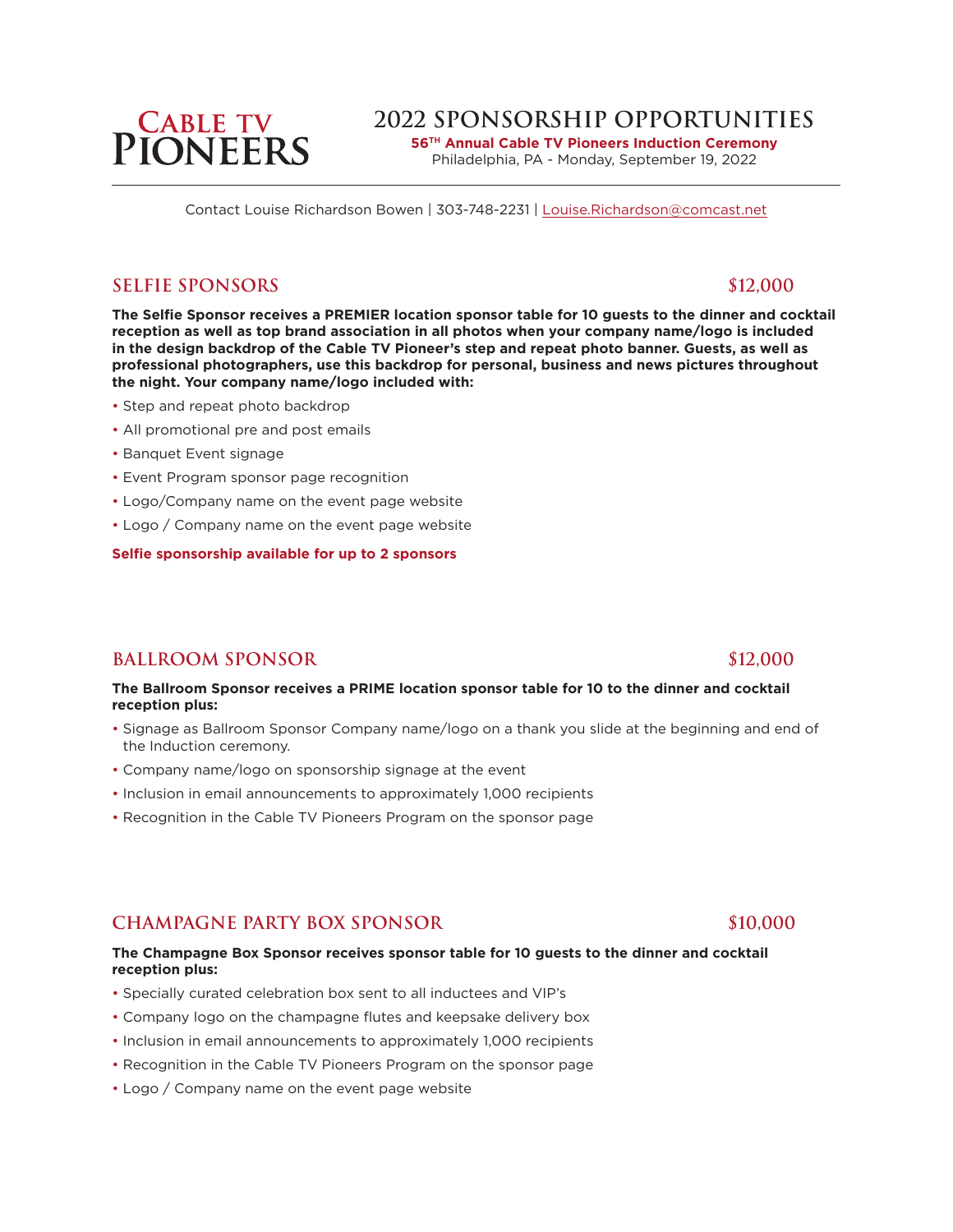## **PIONEERS**

## **2022 Sponsorship Opportunities**

**56TH Annual Cable TV Pioneers Induction Ceremony**  Philadelphia, PA - Monday, September 19, 2022

Contact Louise Richardson Bowen | 303-748-2231 | Louise.Richardson@comcast.net

### **CENTERPIECE SPONSOR \$7,500**

**The Centerpiece Sponsor receives PRIME location sponsor table for 5 guests to the dinner and cocktail reception plus:**

- Table signs on all tables with center reces recognizing your contribution as the Centerpiece Sponsor.
- Company name/logo on sponsorship
- Inclusion in email announcements to approximately 1,000 recipients
- Recognition in the Cable TV Pioneers Program on the sponsor page
- Logo / Company name on the event page website

#### **INVITATION SPONSOR \$7,500**

**The Invitation Sponsor receives sponsor table for 10 guests to the dinner and cocktail reception plus:**

- Company name/logo on the 55th Appendicular View Invitation Institute over 600
- Inclusion in email announcements t
- Recognition in the Cable TV Pioneers Program on the sponsor page
- Logo / Company name on the event

#### **PREMIER PROGRAM BOOK SPONSOR \$7,500**

The Program Sponsor receives sponsor table for 5 gui**ests to the dinner and cocktail reception plus:** 

- Front & Back Inside Cover Ads
- Company name/logo on sponsorship
- Inclusion in email announcements to **a part imately 1,000** recipients
- Logo / Company name on the event page website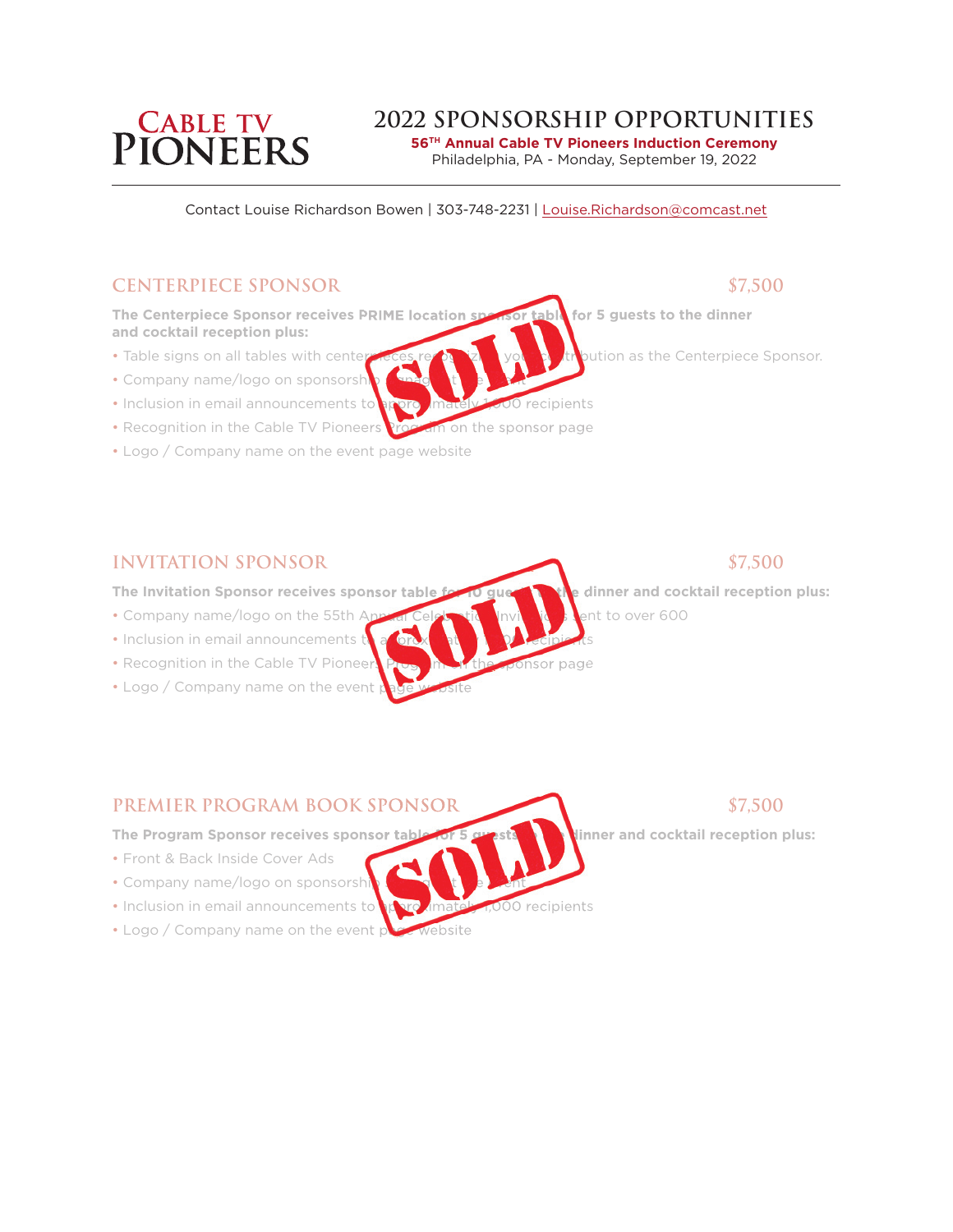**56TH Annual Cable TV Pioneers Induction Ceremony**  Philadelphia, PA - Monday, September 19, 2022

Contact Louise Richardson Bowen | 303-748-2231 | Louise.Richardson@comcast.net

### **PHOTOGRAPHY SPONSOR \$7,000**

**The Photography Sponsor receives a sponsor table for 4 guests to the dinner and cocktail reception plus:**

- Company name/logo on a folio given to each Inductee.
- Company name/logo on sponsorship signage at the event
- Inclusion in email announcements to approximately 1,000 recipients
- Recognition in the Cable TV Pioneers Program on the sponsor page
- Logo / Company name on the event page website

## **PROGRAM & DIGITAL AD COMBO \$4,500**

#### **These Advertising Sponsors receive 2 banquet tickets plus recognition in the banquet's digital billboards and a full page, four-color ad in this year's banquet program:**

- Full-page, four-color ad in the Induction Celebration Program
- Digital billboards in all display areas
- Inclusion in email announcements to approximately 1,000 recipients
- Recognition in the Cable TV Pioneers Program on the sponsor page
- Logo / Company name on the event page website

#### **FRIENDS of the PIONEERS SPONSOR \$3,000**

#### **The Friends of the Pioneers receives 2 tickets to the dinner and cocktail reception plus:**

- Company name/logo on sponsorship signage at the event
- Inclusion in email announcements to approximately 1,000 recipients
- Recognition in the Cable TV Pioneers Program on the sponsor page
- Logo / Company name on the event page website

## **PIONEERS**